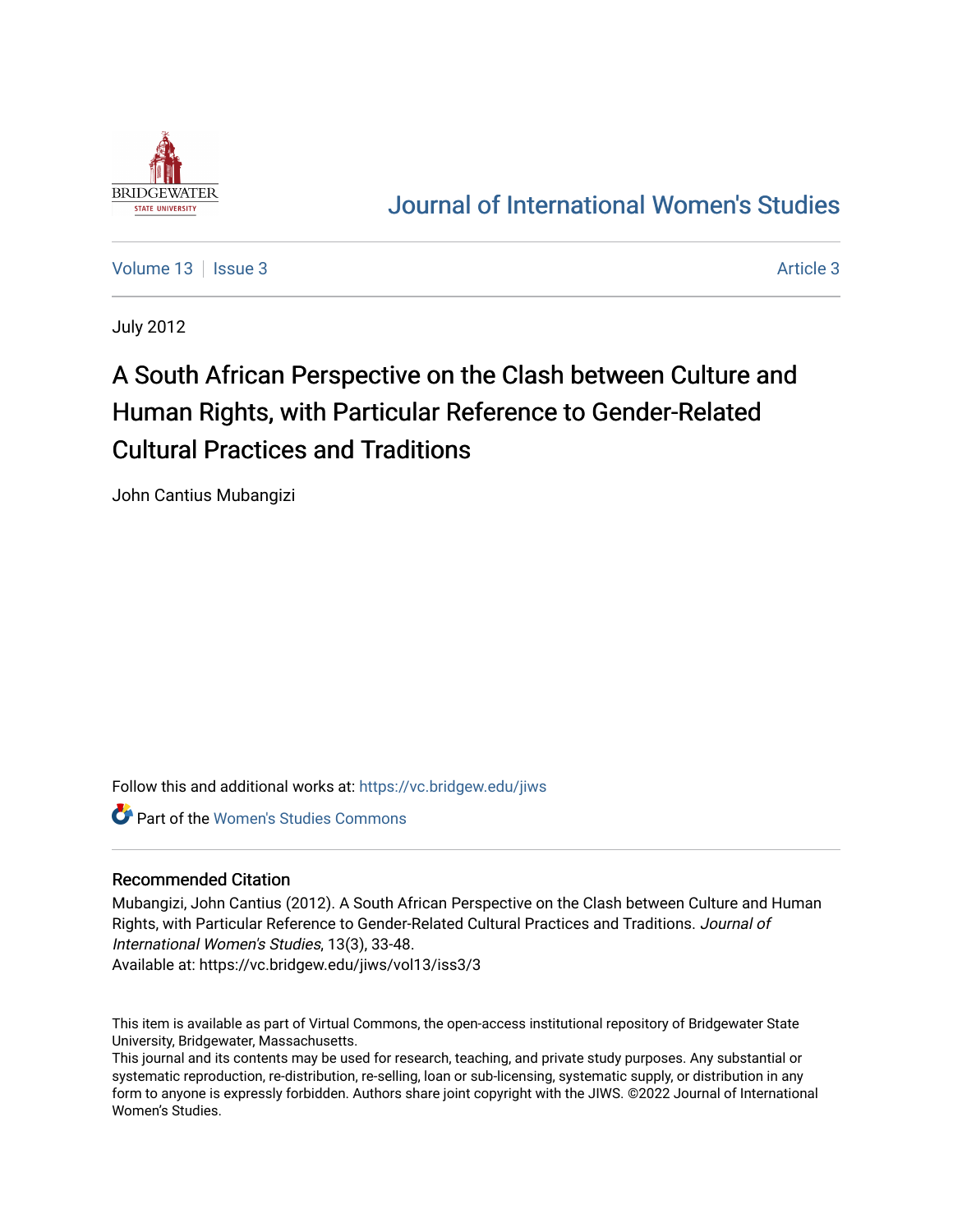# **A South African Perspective on the Clash between Culture and Human Rights, with Particular Reference to Gender-Related Cultural Practices and Traditions**

#### By John Cantius Mubangizi<sup>1</sup>

#### **Abstract**

South Africa is infamous for its history of disenfranchising most of its population under the dehumanizing policy of apartheid. A country of almost 50 million people, South Africa has a diverse array of languages, races, religions and ethnic communities, and has faced significant challenges - political, cultural and socio-economic - since the advent of democracy in 1994. The writers of the 1996 Constitution faced the unenviable task of accommodating the diverse viewpoints that inevitably derived from South Africa"s fractured history and society. The Constitution is one of the most progressive in the world, and notably includes a Bill of Rights, which in addition to including civil and political rights typically protected by international human rights instruments, includes protection of socio-economic and cultural rights. Cultural rights are protected in Sections 30 and 31 of the Constitution, although such protection is not without limitation. This highly complex interplay and "competition" between human rights and culture is the golden thread that traces through the paper, which focuses on several cultural practices and traditions which, it is suggested, violate certain human rights norms in South Africa. These practices and traditions, all of which relate to women, are reviewed – together with the sections of the South African Constitution that they are considered to violate. Using the example of curbing the practice of female genital mutilation (FGM) in other African countries through the NGO Tostan, it is emphasized that the law is only one component of a multidisciplinary approach, and that civil society, government and other role-players are all needed to change perceptions and attitudes. In conclusion, general recommendations are made about reducing the conflict between culture and human rights in South Africa. These include the use of human rights education, human rights advocacy on gender issues, legislative measures, and developing customary law to ensure compatibility with the South African Constitution.

*Keywords*: South Africa, human rights, culture and human rights

#### **Introduction**

 $\overline{a}$ 

 South Africa is a country of many cultures. Its multicultural nature is reflected in its array of languages, races, religions and ethnic communities. The country has a population of about 49 million people, 79.5 per cent of whom are Black, 9.2 per cent White, 8.8 per cent of mixed race [\(colloquially](http://en.wiktionary.org/wiki/colloquially) referred to as "Coloureds"), and 2.5 per cent being of Indian/Asian descent.<sup>2</sup> The Black population comprises numerous ethnic groupings, the most populous being the Zulu and Xhosa in the eastern provinces of

<sup>&</sup>lt;sup>1</sup> John Cantius Mubangizi is a Professor of Law and Deputy Vice-Chancellor and Head of the College of Law and Management Studies at the University of KwaZulu-Natal, South Africa. He is the author of a book entitled *The Protection of Human Rights in South Africa: A Legal and Practical Guide* (Juta & Company: 2004) and he has published more than thirty peer-reviewed articles in accredited South African and international journals and written several chapters in academic books

<sup>&</sup>lt;sup>2</sup> See Statistics South Africa, 2010 Mid-year population estimates [cited August 2, 2010]; Available from: <http://www.statssa.gov.za/publications/P0302/P03022010.pdf>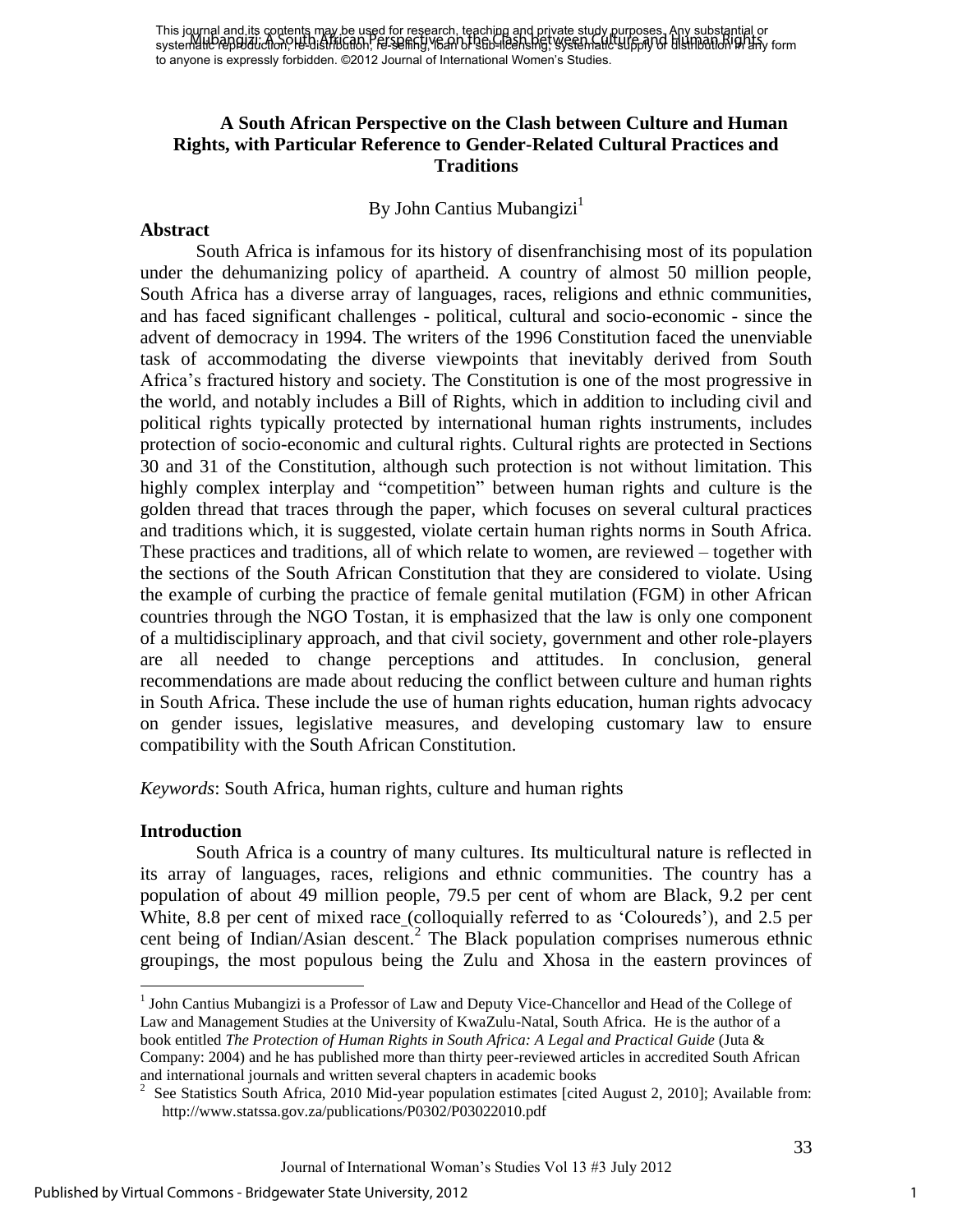KwaZulu-Natal and the Eastern Cape, respectively. In terms of language, there are eleven constitutionally recognized official languages, which are mainly spoken by and along the various ethnic groupings. It is important to note, that as with language, cultures are specific to individual groupings, and hence the extensive cultural diversity in South Africa.

"Culture" has been defined in various ways. A modern definition of the concept however, is provided by the Merriam-Webster Online Dictionary as "the integrated pattern of human knowledge, beliefs, and behavior that depends upon man"s capacity for learning and transmitting knowledge to succeeding generations."<sup>3</sup> According to this definition, "culture" includes "the customary beliefs, social forms, and material traits of a racial, religious, or social group."<sup>4</sup> Simplistically speaking then - in the South African context and as defined in this paper - culture could be said to mean a way of acting, thinking and doing things, that is unique to a particular group of people.

 The South African Constitution (1996) is regarded as one of the most progressive in the world, and contains a Bill of Rights providing for all categories of human rights, that are ordinarily included in most international human rights instruments. The uniqueness of the South African Bill of Rights, however, is the ambitious inclusion of the controversial socio-economic and cultural rights - in addition to the traditional civil and political rights. The inclusion of socio-economic rights should be seen in the context of South African history - a history characterized by gross human rights violations, denial of access to social goods and services to most citizens, and lack of access to economic means and resources by these people. The inclusion of cultural rights has its origins in the fractured history of South African society, in which the cultures and cultural diversity of the majority were, for centuries, disparaged and ignored - first under colonialism, and then under apartheid from 1948 to 1994 (Grant, 2006: 3).

 This paper briefly reviews several cultural practices and traditions circumcision/female genital mutilation (FGM), virginity testing, marriage by abduction, bride price, polygamy and primogeniture - that might clash with certain human rights norms in South Africa. Much has been said about these practices in the African literature, but not in the South African constitutional context, and it is here that the value and contribution of this paper lies. The practices are generally rooted in a culture of discrimination against women, and as violations of human rights they function as instruments for socializing women into prescribed gender roles in South African society, and socializing men into a particular facet of masculinity vis-à-vis these practices – which in turn promotes their perpetuation. The cultural practices concerned are also linked to the unequal position of women in political, social, and economic structures of the society where they are practiced, and represent a particular society"s control over women (WHO, 2008).

The paper concludes by suggesting how the clash between culture and human rights in the South African context, could be minimized. In this regard, the paper reviews, with particular reference to FGM, the experience and lessons learned in some African countries - especially the work of the NGO Tostan in West Africa - which South Africa might heed. It is clear that legislation is just part of the holistic solution - which lies in

 $\overline{a}$ 

<sup>&</sup>lt;sup>3</sup> Keith Eppich, "The Progress of 'Culture'" Available from:

[http://rhetoric.sdsu.edu/lore/1\\_3/progress\\_culture.htm.](http://rhetoric.sdsu.edu/lore/1_3/progress_culture.htm)

 $4$  Ibid.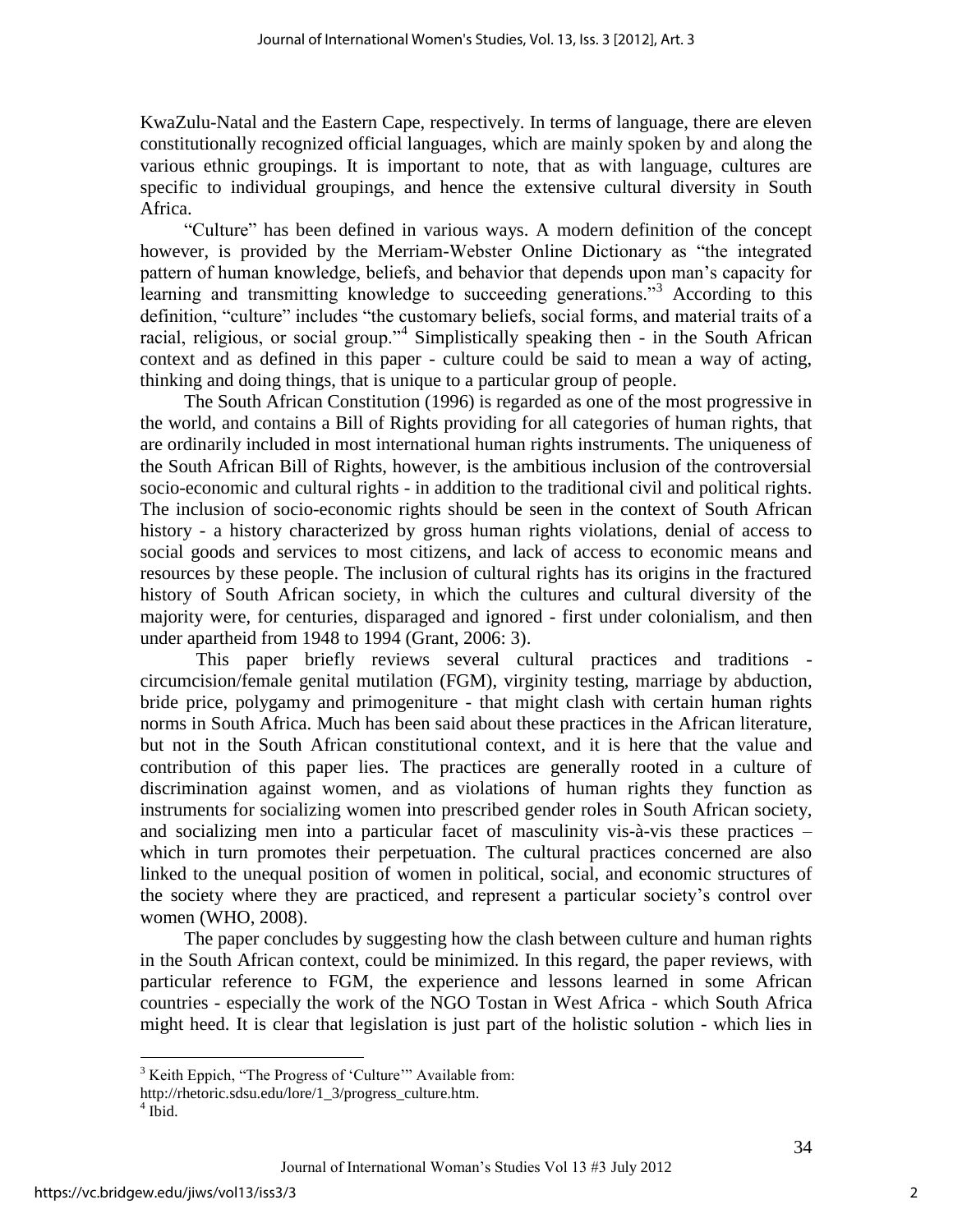education, consultation, empowerment and encouraging positive deviance from particular cultural practices by both genders.

#### **The constitutional context**

The 1996 South African Constitution - adopted after the advent of democracy in 1994 - was crafted to accommodate a wide variety of views, ranging from political to social and economic, from cultural to religious and linguistic, and from ideological to practical and pragmatic. Cultural rights are protected in sections 30 and 31. Section 30 provides for an individual right to culture and language, while section 31 (which provides for rights of cultural, religious and linguistic communities), introduces a collective dimension and emphasizes the idea of belonging to a community - which underpins the whole concept of culture. This is because cultural rights "are by their nature group oriented since individuals share their culture with other persons constituting a group or community" (Devenish, 1998: 422).

 The protection of cultural rights in sections 30 and 31 is given further impetus by section 185 of the Constitution, which provides for the creation of a Commission for the Promotion and Protection of the Rights of Cultural, Religious and Linguistic Communities. It is also recognized by section 211(3), which provides for the application of customary law by the courts, "subject to the Constitution and any legislation that specifically deals with customary law." This is because, it has been argued, the right to culture implies the right to recognition and application of customary law (Grant, 2006: 7).

 The cultural rights in Sections 30 and 31 are not unlimited. They have to be exercised in a manner that is not inconsistent with any provision of the Bill of Rights. The subjection of these rights to the Constitution and the Bill of Rights was a subject of bitter contestation during the negotiations that led to the 1993 Interim Constitution, and was again reflected in the process of ratification of the 1996 Constitution - through lobbying by traditional leaders to have culture excluded from the reach of the Bill of Rights (Grant, 2006: 8). Needless to say, this lobbying and in particular the attempt to exempt culture and customary law from the requirements of the right to equality enshrined in Section 9 of the 1996 Constitution, was fiercely resisted by women"s groups. As is now clear from the Bill of Rights, support for the requirements of the right to equality over culture and customary law, carried the day. Therefore, any attempts to undermine the fundamental right to equality under the guise of cultural rights, can only be seen as a contradiction and violation of the constitutional position on that right.

 Further limitations to the cultural rights in sections 30 and 31 of the Constitution are imposed by Section 36. This general limitation clause permits limitations that are "reasonable and justifiable in an open and democratic society, based on human dignity, equality and freedom." It is in the context of this limitation clause and the limitations built into Sections 30 and 31, that the clash between culture and human rights must be seen. It is also by virtue of those limitations, that the cultural practices and traditions discussed below might become particularly problematic.

### **Cultural practices and traditions that violate human rights**  *Female circumcision*

 Also known as female genital mutilation (FGM), the practice involves the incision and removal of parts of the female external genitalia. There are three main variations of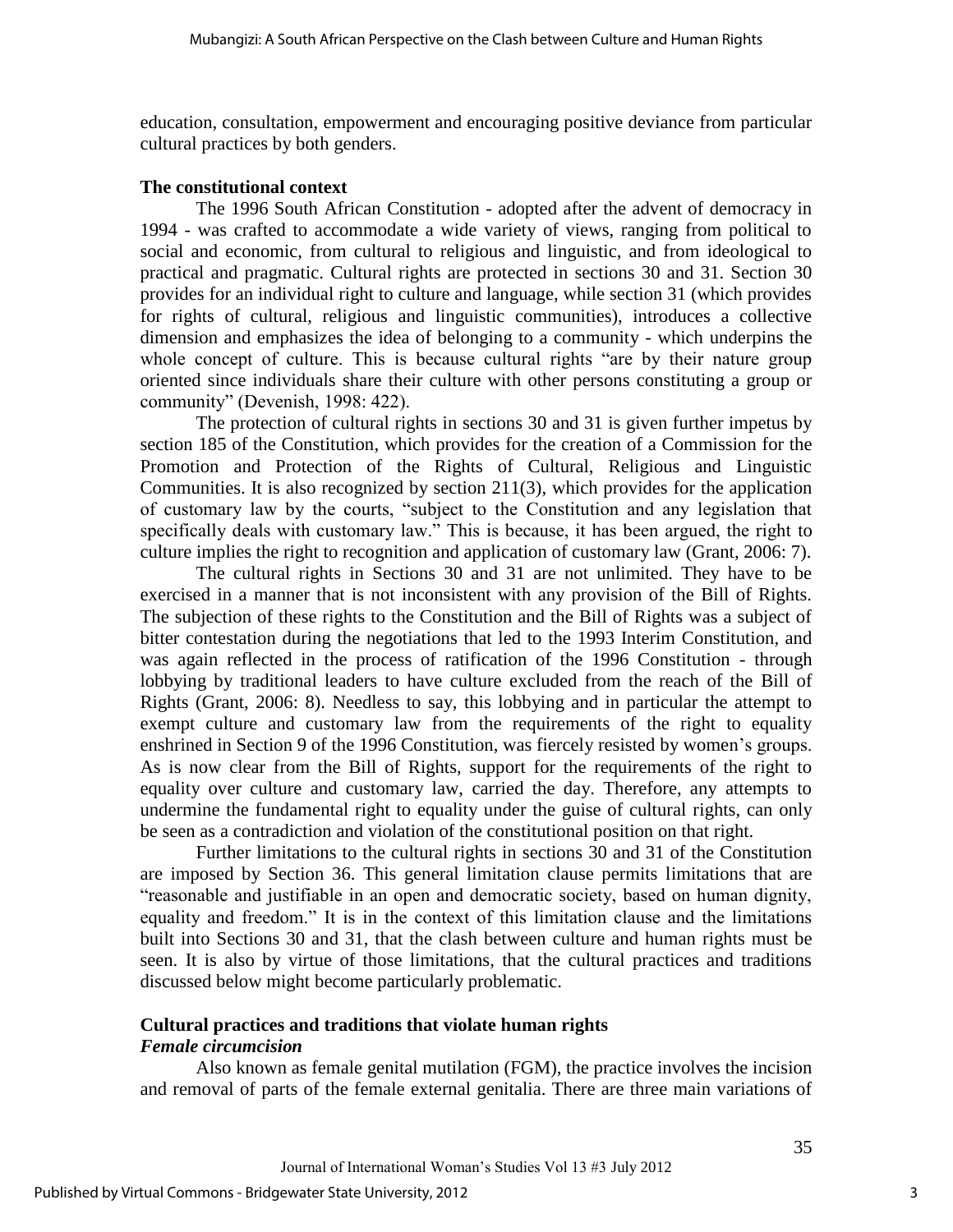female genital mutilation. The first consists of the removal of the clitoral prepuce or tip of the clitoris (Shelley, 1993: 1944, 1946). This mild form of FGM is mainly practiced in Muslim societies, and is known as *sunna* (which means tradition) (Shelley, 1993: 1944, 1946). The second form involves the removal of the entire clitoris and the labia minora. This is known as clitoridectomy, and is also referred to as excision<sup>5</sup>. The third and most severe form of FGM is known as infibulation, also referred to as pharaomic circumcision (Ibid). This involves the removal of the entire clitoris, the labia minora, and most of the labia majora. The process closes off the entire area, leaving only a small opening to allow passage of urine and menstrual blood.

Because the cultural practices associated with FGM often take place in villages far from proper hospitals and medical facilities, the procedures are often done in unsanitary conditions, using unsterilized instruments such as razor blades, kitchen knives, broken glass or scissors (see Grant, 2006; Shelley, 1993: 1944, 1946; Lewis, 2009; Mswela, 2009; Sipsma et al., 2012). Sometimes, neither anesthesia nor antiseptic techniques and materials are used. Apart from the obvious physical effects, infections of the genital and surrounding areas usually occur, and the dangers of HIV transmission are very real.

 The reasons usually given for the practice of FGM vary from community to community and depend on the particular cultural context and aspect of FGM concerned. It is not possible to list all the reasons here, but they usually include: religious requirements and traditions (particularly Islam), preservation and enhancement of fertility, coming of age rituals/initiation, preserving chastity and fidelity, and promoting social and political cohesion (see Shelley, 1993; Lewis, 2009). It is important to note that while some women or girls who are circumcised do not consent or are too young to give informed consent, there are many others who do it willingly, given the known social and economic advantages of FGM in the often complex cultural context.

 Female genital mutilation is not originally a South African custom. It is believed to have been "imported" by immigrants from other African countries and beyond - who have been flocking into South Africa over the last two decades. Be that as it may, there are those who believe that the practice is indeed taking place in some parts of South Africa, and that it is no longer just another foreign custom (Mswela, 2009). According to the Immigration and Refugee Board of Canada, although FGM is not widespread in South Africa, it is practiced in some parts of the Eastern Cape and KwaZulu-Natal<sup>6</sup>.

 The cultural practice of FGM is in conflict with and violates several international human rights norms, and many provisions of the South African Bill of Rights. In terms of international law, the right not to be "subjected to torture or to cruel, inhuman or degrading treatment or punishment"<sup>7</sup> immediately comes to mind. Several international human rights instruments provide for this right.<sup>8</sup> Under the South African Constitution,

 $\overline{a}$ 

4

<sup>&</sup>lt;sup>5</sup> Peter Aikman, 'Female Genital Mutilation: Human Rights Abuse or Protected Cultural Practice?' Available from: [http://www.qhsj.org/attachments/082\\_fgm.pdf.](http://www.qhsj.org/attachments/082_fgm.pdf)

<sup>&</sup>lt;sup>6</sup> See, South Africa: Report on female genital mutilation (FGM); Available from: [http://www.unhcr.org/refworld/publisher,IRBC,,ZAF,3f7d4e3e2a,0.html.](http://www.unhcr.org/refworld/publisher,IRBC,,ZAF,3f7d4e3e2a,0.html)

 $^7$  This is the wording of Article 7 of the International Covenant on Civil and Political Rights (1966).

<sup>&</sup>lt;sup>8</sup> These include the European Convention for the Protection of Human Rights and Fundamental Freedoms (1950), the American Convention on Human Rights (1969), and the African Charter on Human and Peoples' Rights (1981).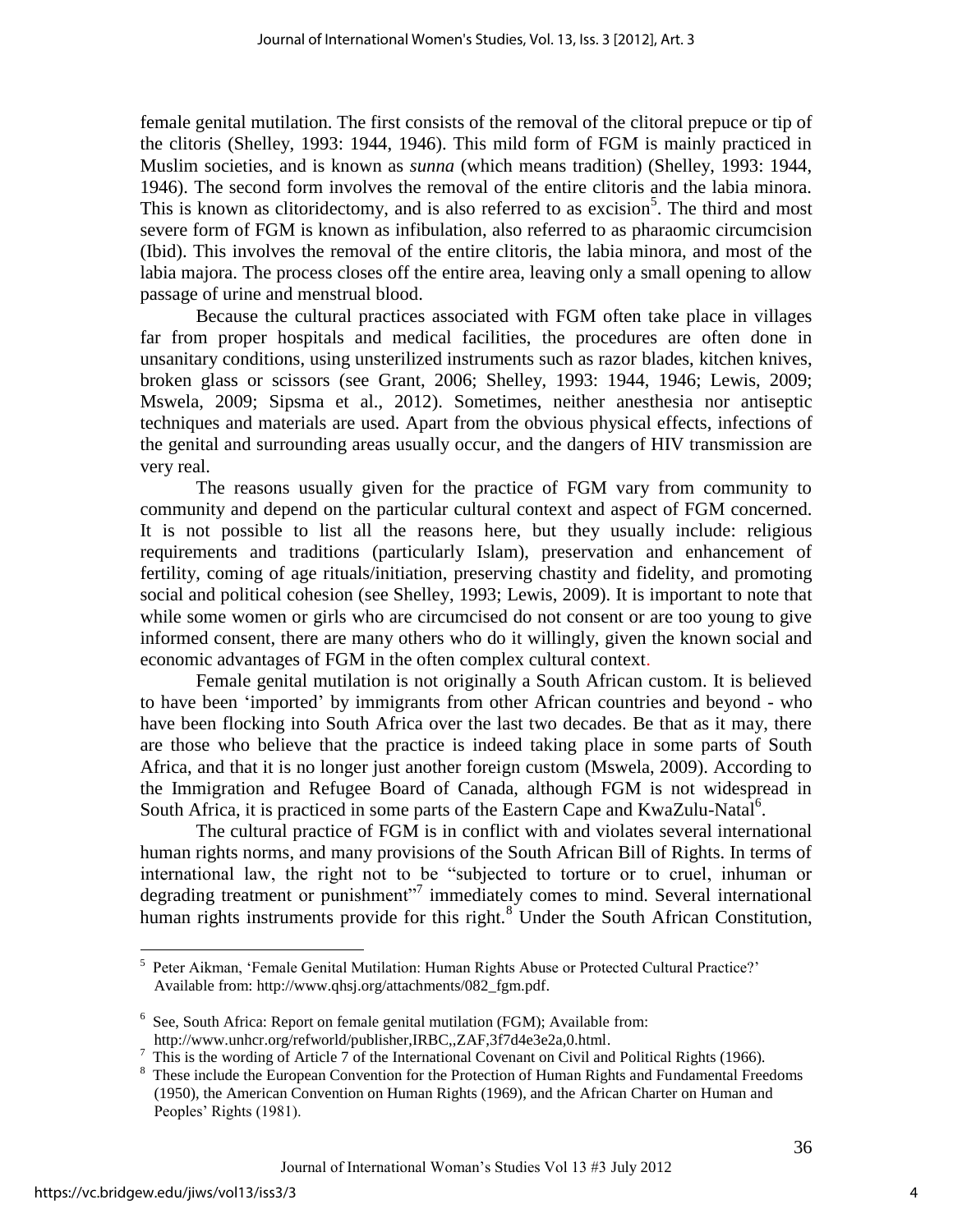Section 12(1) provides for "freedom and security of the person" which includes the right to be free from all forms of violence from either public or private sources,  $9$  and the right not to be tortured in any way.<sup>10</sup> The Section also includes the right not to be treated or punished in a cruel, inhuman or degrading way.<sup>11</sup> Moreover, Section 12(2) provides for the right to bodily and psychological integrity, which includes - *inter alia* - the right to security and control over one's body. FGM falls foul of all these rights.

 The right to life is also protected in all relevant international human rights instruments, including the African Charter on Human and Peoples" Rights. In the South African Constitution, it is protected under Section 11. The importance of the right to life was explicitly acknowledged by the Constitutional Court, in *S V Makwanyane & Another*  $12$  - as "the most important of all human rights and the source of all personal rights." $13$ Due to a conspiracy of silence on FGM-related deaths, it is however impossible to estimate the numbers of deaths from FGM with any measure of certainty. However, judging by the estimates from other parts of  $A$ frica<sup>14</sup>, deaths from FGM are not uncommon, particularly taking into account the likelihood of HIV transmission through the ritual, as mentioned earlier. FGM is therefore in direct conflict with the right to life.

 Section 10 of the South African Constitution protects the right to dignity. It states that "everyone has inherent dignity and the right to have their dignity respected and protected." Dignity is not only a pre-eminent value in the Constitution, but it has also been said to be a central value of the objective, normative value system.<sup>15</sup> The nature and practice of FGM practices might be a direct impairment and violation of the dignity of the women on whom such are performed, but here again the particular cultural context is important and relevant.

 Reference was made earlier to the fallacy of undermining the right to equality under the guise of cultural rights and practices. FGM is pertinent here. Provided for under Section 9 of the Constitution, the right to equality is symbolically one of the most important rights in the Constitution. The right - among other things - prohibits discrimination. Within certain contexts, FGM is a form of indirect discrimination, which "occurs where certain requirements, conditions or practices have an effect or result that is unequal or disproportionate on a person or a group of persons."

 Because female circumcision is usually performed on girls under 18 years of age, it inevitably violates their rights as children. Under Section 28(1) of the South African Constitution, "every child has the right to be protected from maltreatment, neglect, abuse or degradation." Moreover, Section 28(2) stipulates that "a child"s best interests are of paramount importance in every matter concerning the child." Considering that FGM poses a serious psychological and physiological health risk to children on whom it is performed, it is unlikely to protect them or to be in their best interests. The passing of the

 $\overline{a}$ 

<sup>&</sup>lt;sup>9</sup> Section 12(1)(c).

 $10^{10}$  Section 12(1)(d).

<sup>&</sup>lt;sup>11</sup> Section 12(1)(e).

 $12$  1995 (6) BCLR 665.

<sup>13</sup> Para 144.

<sup>&</sup>lt;sup>14</sup> Due to the lack of antibiotics in certain areas of Sudan, it is estimated that one-third of the girls who undergo FGM there actually die (See "Female Genital Mutilation – The Facts"; Available from: [http://www.path.org/files/FGM-The-Facts.htm.](http://www.path.org/files/FGM-The-Facts.htm))

<sup>&</sup>lt;sup>15</sup> See *Carmichele v Minister of Safety and Security* 2004 (4) SA 938 (CC) at para 54.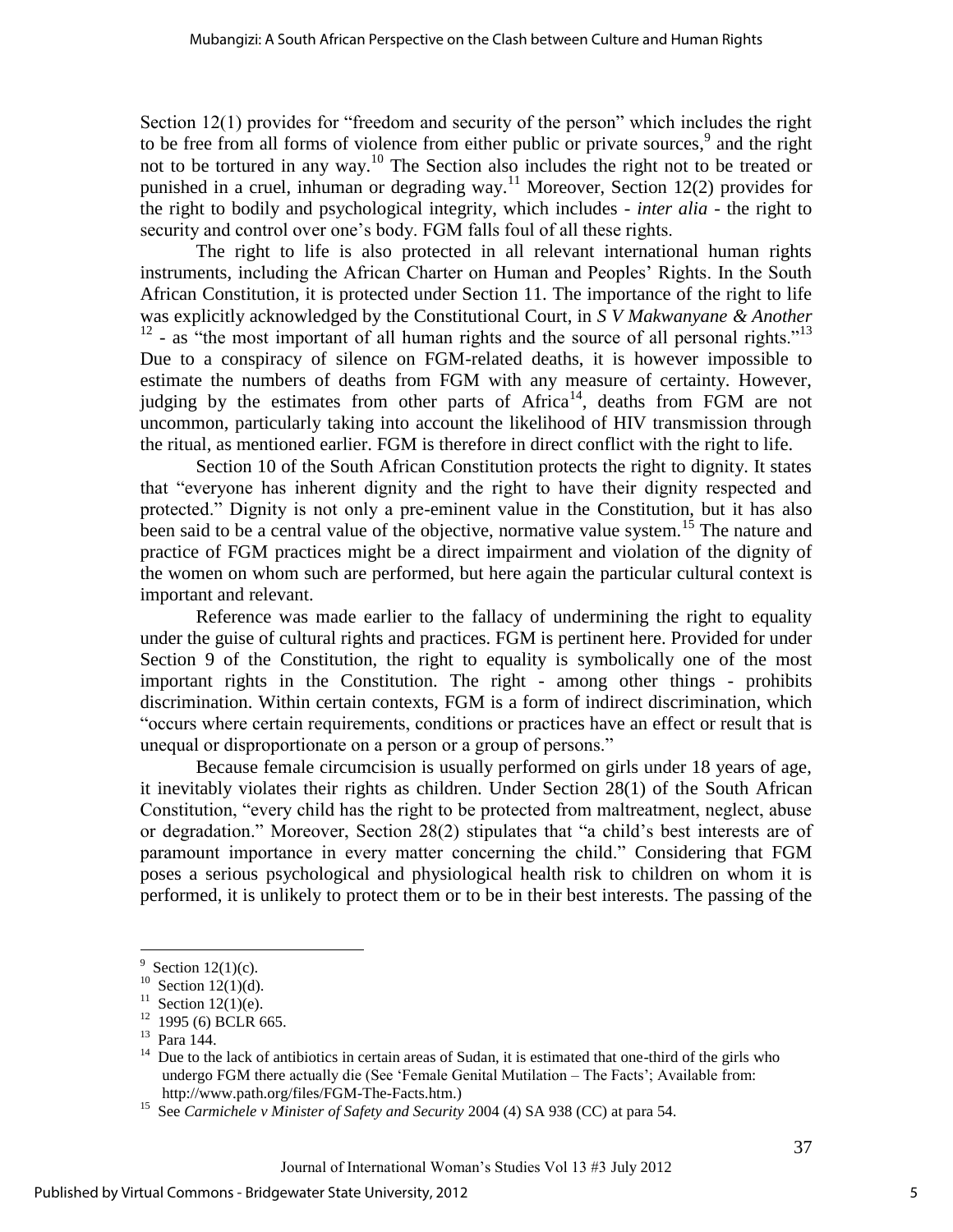Children's Act<sup>16</sup> which includes a total prohibition on  $FGM<sup>17</sup>$ , has done little or nothing to eliminate or reduce the practice.

 There are several other rights with which the cultural practice of FGM clashes, including the right to privacy. A closer look at this right will be undertaken under the discussion of another cultural custom - virginity testing - which now follows.

#### *Virginity testing*

The custom of virginity testing is neither new nor unique to South Africa. It is a longstanding practice that exists in many countries across the globe (Pelin, 1999). In South Africa it is mainly prevalent among the Zulu people, largely in the province of KwaZulu-Natal. The custom had apparently died out in the middle of the 20th century, but re-emerged with renewed vigor in the 1990s - reportedly as one of the defenses against the spread of HIV/AIDS (Le Roux, 2006: 16). Because of that, some believe that virginity testing enjoys tacit support in some quarters, including higher levels of government (George, 2008: 1455).

The practice of virginity testing involves the physical examination of a girl's genitalia, in order to determine whether the hymen (a small membrane that stretches across part of the vaginal opening) is intact. A girl whose hymen is found intact, is considered to be a virgin. A girl whose hymen is found broken will have failed the test. Testing procedures may vary from one tester to another, and from one community to another, and while in the past tests were usually performed privately by a mother or aunt, today virginity testers are usually elderly women recognized in the community as such. Testing is usually conducted at big venues, such as at public celebratory events (Ibid).

 As with female genital mutilation, the practice of virginity testing is in conflict with, and violates, several rights in the South African Bill of Rights. To begin with, it infringes the right to privacy that was alluded to earlier. Protected under Section 14 of the Constitution, the right covers a general right to privacy, together with specific rights relating to certain circumstances. The invasion of privacy has been defined as "an international and wrongful interference with another"s right to seclusion in his (or her) private life" (McQuoid-Mason, 1978: 100). The practice of virginity testing falls foul of the three delictual elements of that definition, namely violation of privacy, wrongfulness and intention.

 Closely related to the right to privacy, is the right to bodily and psychological integrity, which includes the right to security in and control over one's body.<sup>18</sup> Indeed, the concept of bodily integrity lies at the heart of many of the rights in the South African Constitution, and viewed from the perspective of women - it "identifies control over sexuality and reproduction as essential to women"s enjoyment of all rights" (Copelon, 1995: 195). In that regard, both the right to privacy and the right to bodily integrity are closely linked to the right to dignity. The importance of the right to dignity cannot be overemphasized. In *S v Makwanyane and Another* <sup>19</sup>, O'Regan J stated as follows:

 $16$  38 of 2005.

 $17$  According to Section 12(3) of the Act, female genital mutilation or circumcision is an offence, and in terms of Section  $305(1)(a)$  and (6), anyone who is found guilty of this offence can be fined or imprisoned for 10 years, or be given both a fine and a term of imprisonment.

<sup>&</sup>lt;sup>18</sup> Section 12(1) and (2).

 $19$  1995 (6) BCLR 665(CC).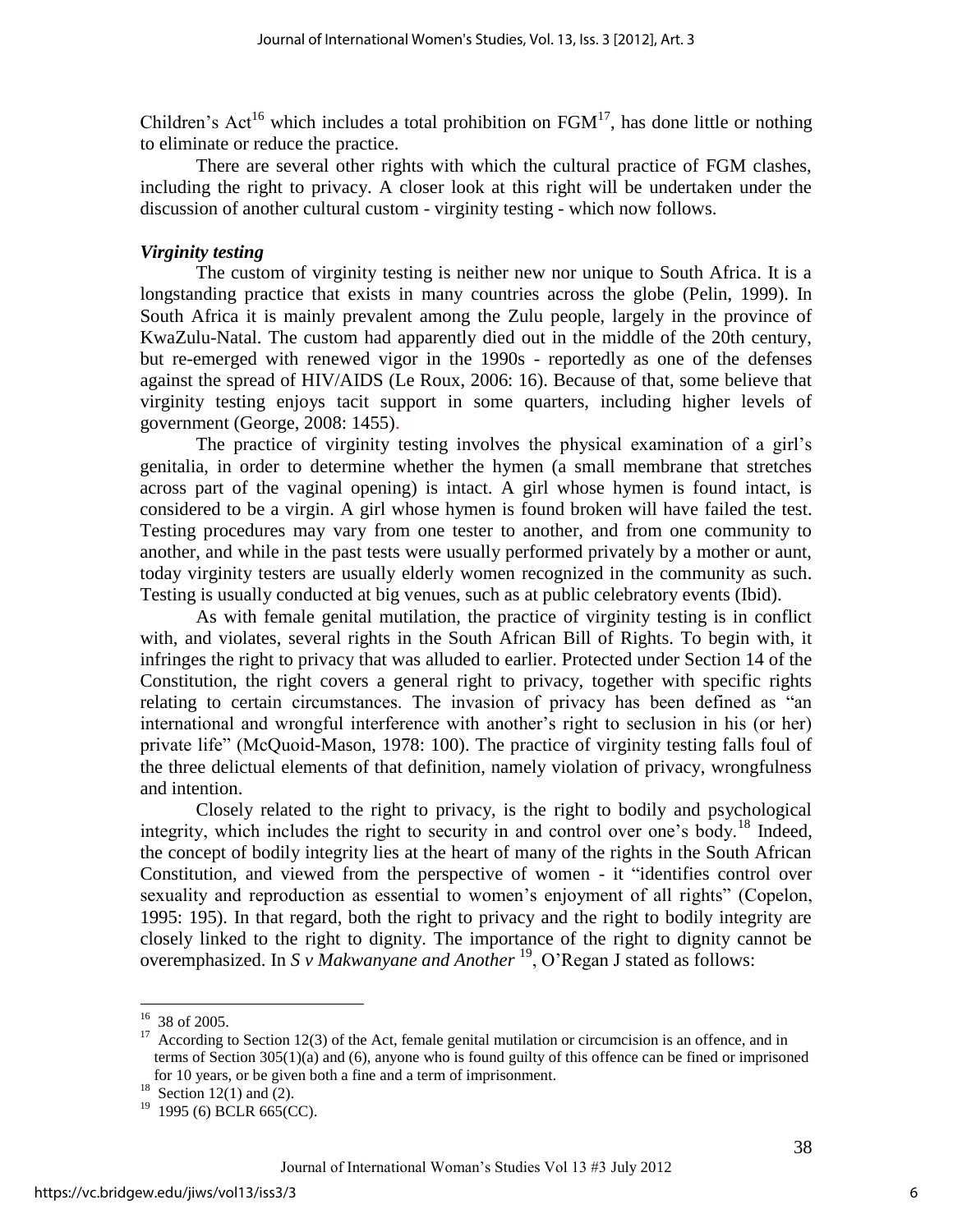"The importance of dignity as a founding value of the new Constitution cannot be overemphasized. Recognizing a right to dignity is the acknowledgement of the intrinsic worth of human beings: human beings are entitled to be treated as worthy of respect and concern. This right therefore is the foundation of the other rights that are specifically entrenched."<sup>20</sup>

It could be argued that because the right to dignity is a foundational and core value, from which rights such as bodily integrity and privacy derive, the violation of those rights is always simultaneously a violation of the right to dignity. In the specific context of virginity testing, the coercive and physically invasive nature of the practice, the way in which private and personal matters are attended to in public, and the possible consequences of a "negative" test - all amount to a violation of the right to dignity.

 With regard to the right to equality, the argument made earlier in relation to FGM also applies to virginity testing, namely that it is a form of indirect discrimination. Similarly, the arguments made earlier regarding children"s rights, are also applicable here. However, just as with FGM, the inclusion of a prohibition of virginity testing in the Children's Act<sup>21</sup>, has had little or no impact. Section 12(4) of the Children's Act prohibits virginity testing of children under the age of sixteen, and certain conditions are specified in terms of which virginity testing may be performed on children above that age. Despite this legislative prohibition, however, the practice has continued unabated.<sup>22</sup> It is for that reason that the United Nations Committee on the Elimination of Discrimination against Women (CEDAW), has called upon the South African government to amend the Children's Act, and to completely abolish virginity testing regardless of age.<sup>23</sup>

#### *"Ukuthwala"*

Ukuthwala is a Xhosa word, that literally means "to carry" (Koyana, 1980: 1). *Ukuthwala* refers to the practice of marriage by abduction, which involves the waylaying or capturing of a girl and taking her to a man"s home in marriage. The "capturing" is usually done by a group of people, one of whom is the future husband. In many cases the girl is unaware and unwilling, but in other cases the girl may be complicit in the plan. What follows is anyone's guess, but some have described it as a rape (Wadesango, Rembe and Chabaya, 2011: 121, 123). This is followed by several processes which include making a report at the girl"s home, and starting negotiations for *lobola* (bride price). A relationship then develops between the two families. If the *lobola* negotiations are unsuccessful, the girl is returned to her parents" home, and the man"s family is required to pay damages (Curran and Bountuys, 2005: 617, 615). If, however, the negotiations are successful, as they most usually are, the girl"s status then changes to that of a young wife, and the marriage is sealed.

 20 At para 329.

 $21$  Act 38 of 2005.

 $22$  See CEDAW, Concluding Observations of the Committee on the Elimination of Discrimination against Women: South Africa, Forty-eighth Session, 17 January-4 February 2011; Available from: [http://advocacyaid.com/ecdnewsflash/CEDAW\\_C-ZAF-CO-4\\_closing\\_comments\\_2011.pdf.](http://advocacyaid.com/ecdnewsflash/CEDAW_C-ZAF-CO-4_closing_comments_2011.pdf)

 $^{23}$  Ibid.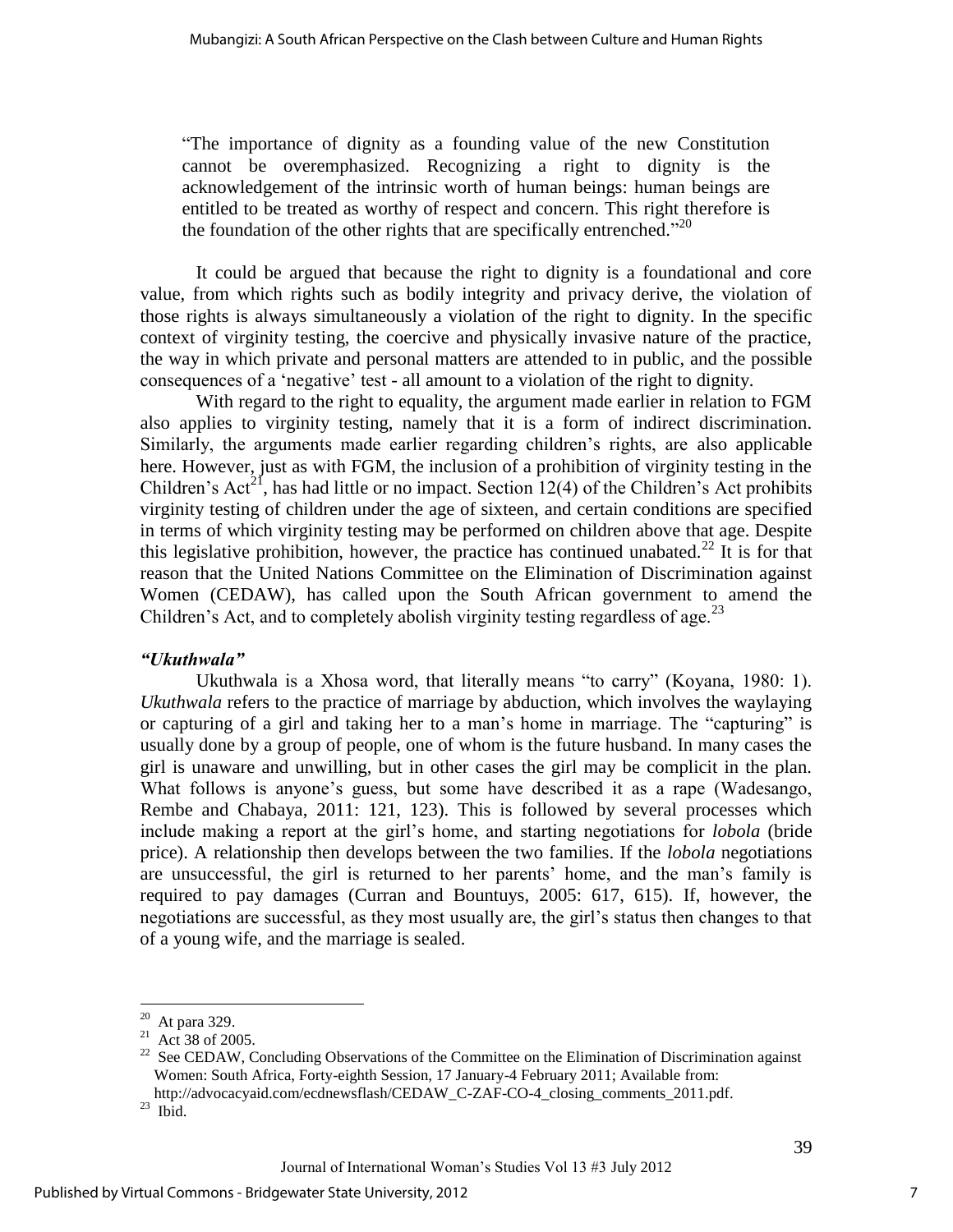Although *ukuthwala* is mainly practiced among the Xhosa people in the Eastern Cape Province, it also occurs among other tribes, such as the Zulu people in KwaZulu-Natal Province. Disturbingly, girls as young as 12 to 15 years of age are sometimes targeted, and forced to marry older men through this practice. There is, however, a lack of serious attempts by government to condemn and intervene in halting this violation of human rights. Indeed, the voices of condemnation have been muted. In fact, some well known people in the public domain - including legal academics - have spoken and written in support of the custom. Writing in *De Jure*, D. S. Koyana and J. C. Bekker have criticized "those who think that customary law and customary practices like *ukuthwala* and *lobola* can be wished away just because we are in the new millennium" (Koyana and Bekker, 2007: 139, 143). The duo have also challenged "the introduction of legislative measures by parliament and the handing down of judgments by the high courts of the land which purport to develop customary law when in fact they are killing it "softly" or in a clever manner."<sup>24</sup> Koyana and Bekker instead find praise for the judgment of Pakade J in the unreported case of *Feni v Mgudlwa*<sup>25</sup>, which gave "unqualified support for the *ukuthwala* custom as a basis for the formation of valid customary marriage" (Koyana and Bekker, 2007: 143).

 Despite the lack of serious efforts to halt the practice of *ukuthwala* and the apparent support by some, the clash between the custom and human rights is self-evident. The arguments made earlier regarding the violation of the right to equality, the right to dignity, the right to bodily integrity, and children"s rights in relation to female circumcision and virginity testing, also apply here.

It is important to note that Section 12 of the Children"s Act, which lists prohibited social, cultural and religious practices that are detrimental to a child"s health or well being, does not mention *ukuthwala* by name, nor are the words "forced marriage" actually used. Reference is made to the "minimum age set by law for a valid marriage"<sup>26</sup> and not giving a child "in marriage or engagement without his or her consent." Moreover, the practice of *ukuthwala* is not targeted by the offences created and listed under Section  $305$  of the Act.<sup>28</sup> In view of the human rights violations occasioned by the practice, a more assertive legislative approach in the Children"s Act, could have been expected.

# *"Lobola" (bride price)*

The term *"lobola"* has been variously translated as "bride price", "bride wealth" or "dowry". It has also been defined in various ways, with definitions changing over time due to the shift from the transfer of property that *lobola* was originally intended to entail, to a transfer of cash as is currently the practice. Such transfer was intended to join the two families of the marrying couple through the payment of property by the family of the

 $\overline{a}$ 

<sup>24</sup> Ibid. They were referring to the cases of *Bhe v Magistrate, Khayelitsha (Commissioner for Gender Equality as amicus curiae)*; *Shibi v Sithole*; *South African Human Rights Commission v President of the Republic of South Africa* 2005 1 SA 580 (CC), which abolished the rule of primogeniture in customary law of succession.

<sup>&</sup>lt;sup>25</sup> Transkei High Court Case No 24 / 2002 (unreported).

<sup>&</sup>lt;sup>26</sup> Section 12(2)(a).

<sup>&</sup>lt;sup>27</sup> Section 12(2)(b).

 $28$  Section 305 is the overarching penalty clause that lists all the offences applicable for the violation of any of the provisions of the Act.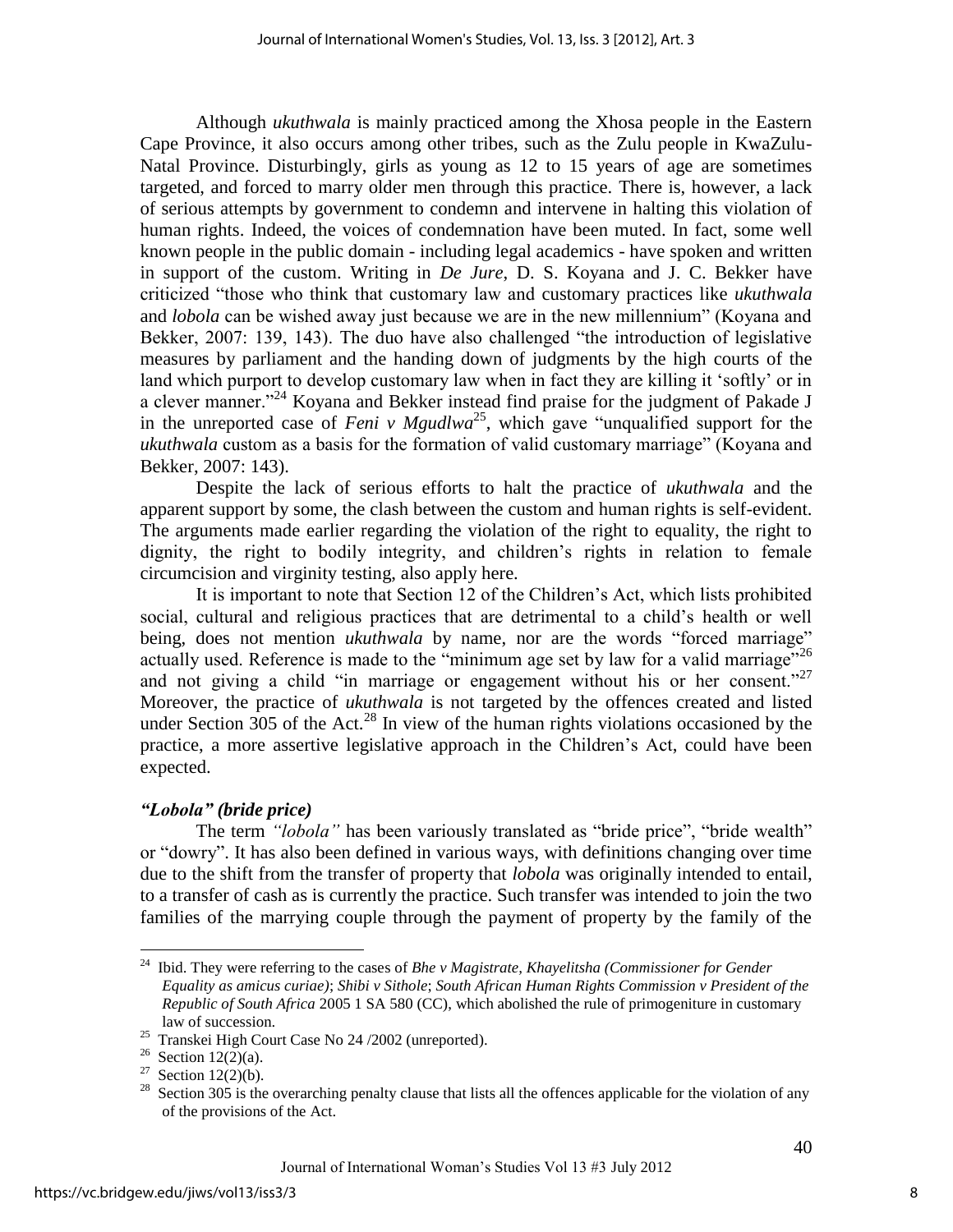man, to the family of the bride. The "property" mainly used to be cows. Cows have been replaced with money, and consequently "the meaning of *lobola* has changed, as has the cost associated with its payment" (Kaufman, 2001: 147, 153). A recent publication describes marriage as a social contract and *lobola* as a formal means of expressing that contract.<sup>29</sup> *"Lobola"* it goes on to say, "is an agreed sum or value which is paid by the man and his family to the family of the woman; before the couple is considered fully married, it must be paid in full." $30$ 

 The advantages and disadvantages of the cultural practice of *lobola* have always been a source of protracted debates. Among the arguments used against the custom are issues of human rights. Central to these is the right to equality and the prohibition of discrimination between men and women. Why should men "pay" for women when women are now recognized as equal to their husbands? And, why should some women draw "a higher price" than others if all are equal in the eyes of the law? There is also a clash between the practice of *lobola* and the right to dignity. Some consider it to be "a problematic tradition that is potentially degrading to a woman, because she is being treated as goods for sale ..."<sup>31</sup>

 It must be emphasized, however, that the custom of paying *lobola* is not unique to South Africa. It is an old-age cultural tradition that is practiced and accepted in many parts of Africa and elsewhere. Any human rights arguments against it are therefore likely to meet the strongest resistance from many cultural groups, in comparison with the other cultural practices discussed in this paper.

#### *Polygamy*

 $\overline{a}$ 

Polygamy is another age-old custom that is not unique to South Africa or to the African continent. It is a practice that takes place in many parts of the world, and it extends beyond the realm of culture into religion and family law. Just like *lobola*, polygamy is hotly debated and contested, with proponents arguing that there is nothing wrong with it and that those who reject it do so merely on the basis of their western and Christian mindsets that disregard other traditional and religious thinking. Others have defended polygamy on the ground that those who enter into polygamous marriages choose to do so freely and consensually. However, those opposed to polygamy, argue that it is "often fraught with difficulty within the family circle not only amid the wives, but between the wives and the husband" (Mswela, 2009: 4). They point to the potential for infidelity, the high risk of contracting and spreading HIV/AIDS, and the complications surrounding issues of inheritance after the death of a polygamous husband.

 From a human rights perspective, polygamy impacts directly and indirectly on the fundamental rights of women. The right to equality immediately springs to mind. Despite one commentator's argument that "as far as polygamy is concerned, it is hard to identify in what way it is incompatible with notions of human rights" (Murray, 1994: 37, 38), it is submitted that polygamy is actually in direct conflict with the notions of equality between men and women. It could also be argued that the potential for differential treatment of the

<sup>&</sup>lt;sup>29</sup> See, Understanding lobola; Available at: [http://health.iafrica.com/psychonline/qa/general/124598.html.](http://health.iafrica.com/psychonline/qa/general/124598.html) <sup>30</sup> Ibid.

<sup>&</sup>lt;sup>31</sup> Mbuyiselo Botha, 'Lobola and the Misuse of Culture'; Available from:

[http://www.genderjustice.org.za/in-issue-1-may-2011/lobola-and-misuse-of-culture.](http://www.genderjustice.org.za/in-issue-1-may-2011/lobola-and-misuse-of-culture)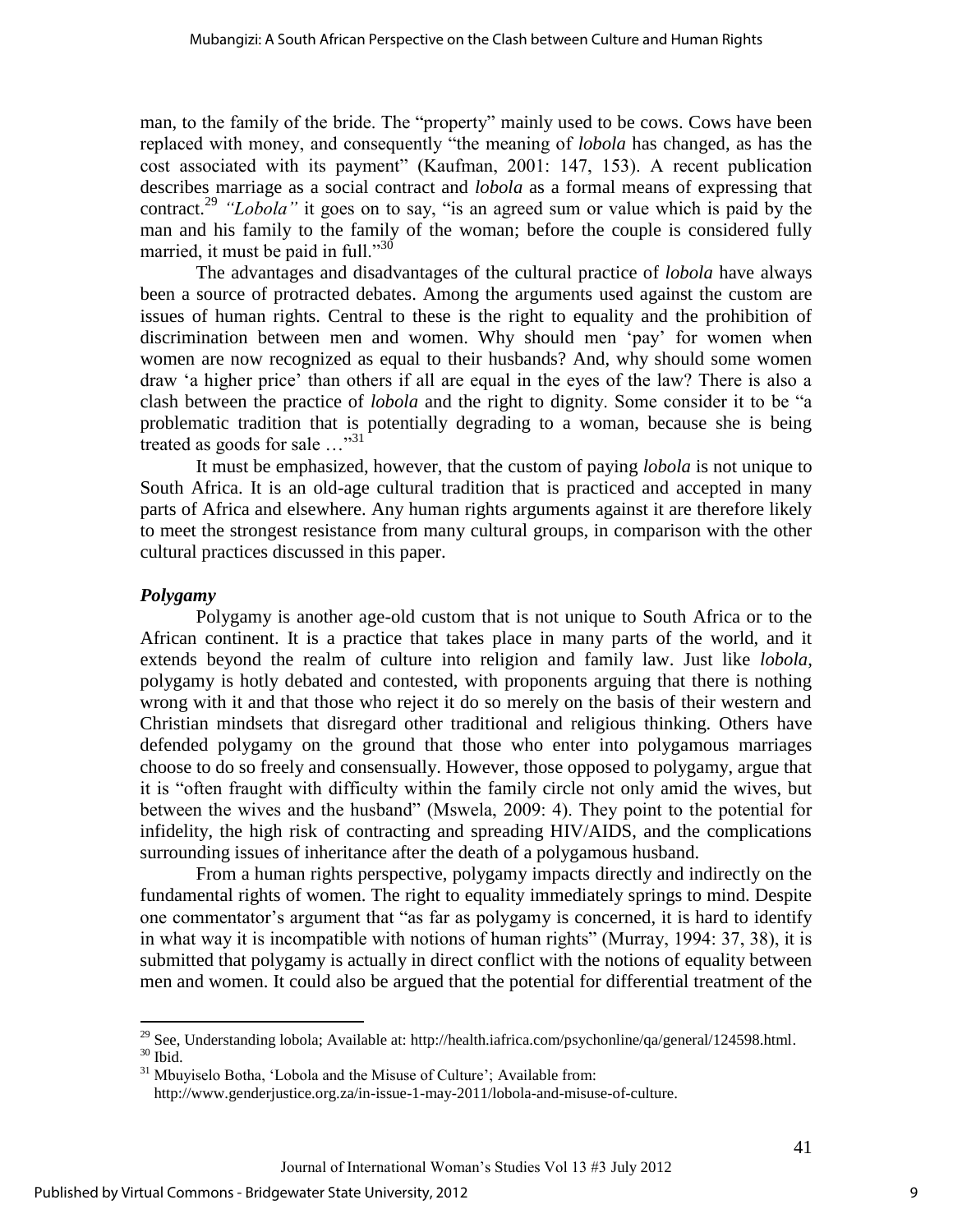wives in a polygamous marriage is so real, as to result in unfair discrimination. Moreover, the fact that polygamy is only practiced by men marrying several wives and not vice-versa, could be interpreted as discriminatory to men.

 The right to dignity is another right that risks violation by the practice of polygamy. In this regard, Section 8(d) of the Promotion of Equality and the Prevention of Unfair Discrimination  $Act^{32}$  is significant. It provides for the prohibition of unfair discrimination on the grounds of gender, "including any practice which impairs the dignity of women and undermines equality between men and women." It is submitted that polygamy does just that. In fact, the Human Rights Committee of the United Nations has categorically pronounced on this, by stating that:

"It should also be noted that equality of treatment with regard to the right to marry implies that polygamy is incompatible with this principle [the right of women to marry only when they have given free and full consent]. Polygamy violates the dignity of women. It is an inadmissible discrimination against women. Consequently, it should be definitely abolished wherever it continues to exist $^{33}$ 

 It must be acknowledged that South African law recognizes polygamy and *lobola* through the Recognition of Customary Marriages Act.<sup>34</sup> The Act regulates customary marriages, and by implication, polygamy, and makes the payment of *lobola* one of the requirements of a valid customary marriage. It is submitted, however, that this legal recognition of polygamy and payment of *lobola* does not remove the violation of the rights to equality and dignity. In this regard, in the case of *Bhe v Magistrate Khayelitsha*<sup>35</sup>, Langa D. C. J. noted that:

"The rights to equality and dignity are the most valuable rights in an open and democratic state. They assume special importance in South Africa because of our past history of inequality and hurtful discrimination on grounds that include race and gender."<sup>36</sup>

The importance of the rights to equality and human dignity cannot be overemphasized. They are not only enshrined in sections 9 and 10 of the Constitution, but they are also mentioned among the values upon which the Republic of South Africa is founded as a sovereign democratic state.<sup>37</sup> Moreover, they are also mentioned several other times in various sections of the Bill of Rights.<sup>38</sup> In view of the overriding importance of these rights in the Constitution, therefore, it can be argued that in the

 $32$  4 of 2000.

<sup>33</sup> Para 24: HRC General Comment No. 28, Equality of Rights between Men and Women (article 3) CCPR/C/21/Rev/Add 10, adopted by the Committee at its 1834th meeting (sixty-eighth session) on 29 March 2000.

<sup>34</sup> 120 of 1998.

 $35$  2005 (1) BCLR 1 (CC).

<sup>36</sup> Para 71.

<sup>&</sup>lt;sup>37</sup> Section 1 of the Constitution.

<sup>&</sup>lt;sup>38</sup> Sections 7(1), 36 and 39 (1)(a).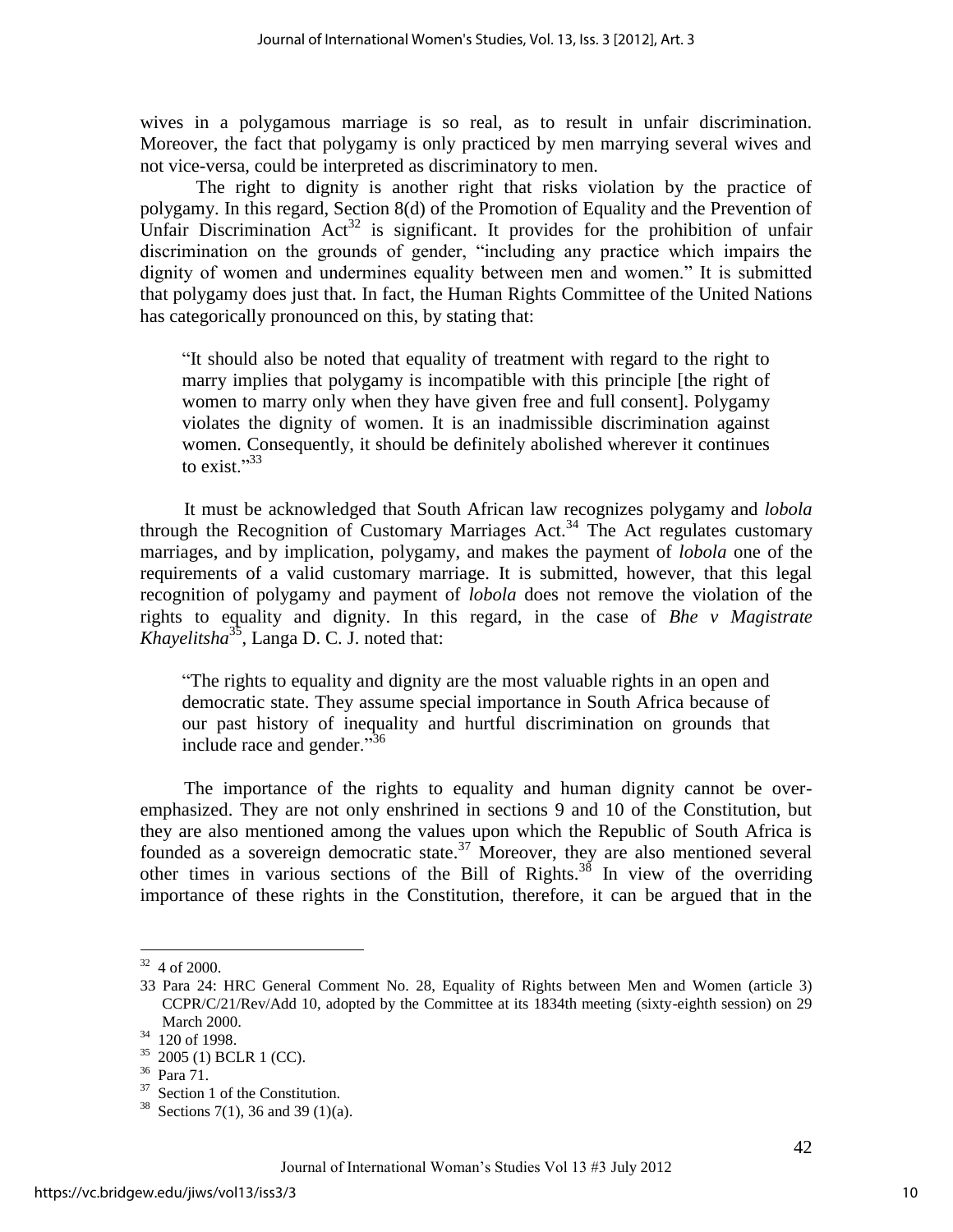inevitable clash between culture and the rights to equality and dignity, the rights must necessarily take priority.

#### *Primogeniture*

The rule of primogeniture refers to the right of the eldest surviving male to inherit the estate of the parents. This cultural practice effectively excludes women from inheritance, and sometimes places them under the guardianship of the male heir. This exclusion of women from inheritance has its genesis in the deeply entrenched system of patriarchy that characterizes traditional African society. Over the years it found its legal basis in the Black Administration  $Act^{39}$ , section 23 of which endorsed the practice of male primogeniture.

 Male primogeniture unfairly discriminates against women and places them in a position of subservience and subordination. It is therefore not surprising that the practice has been widely challenged in the South African courts, and, as a consequence, the South African Constitutional Court has had an opportunity to pronounce on the matter. In the aforementioned case of *Bhe v Magistrate Khayelitsha*<sup>40</sup>, the Constitutional Court did not only declare section 23 of the Black Administration Act to be unconstitutional, but it also found the rule of primogeniture to be unconstitutional and invalid - to the extent that it excluded or hindered women and extramarital children from inheriting property. The Constitutional Court's decision was hailed as a significant step in the fight for women's rights, and the right to equality.

It is as a result of the Constitutional Court"s stance in *Bhe v Magistrate Khayelitsha* and similar cases, that the Reform of Customary Law of Succession and Regulation of Related Matters  $Act^{41}$  was promulgated. The main import of the Act is the legislative abolition of the male primogeniture rule, and the recognition of equal inheritance rights for all surviving children and spouses. This fundamental shift was intended to bring succession and inheritance matters in line with the Constitution and the notions of equality and human dignity enshrined therein.

 Despite the aforementioned legal developments, however, male primogeniture is still practiced in several parts of South Africa - particularly in rural areas. This is largely ascribed to "culture" and the age-old slogan that "customs die hard". As with all the cultural practices discussed in this paper, male primogeniture will continue to clash with the constitutionally accepted norms of human rights in the foreseeable future, particularly in the context of South African society, in which both culture and human rights enjoy significant competing interests. There are, however, several things that can and should be done, to alleviate the clash between culture and human rights, and which are now discussed.

#### **Minimizing the clash: The success of the West African NGO Tostan**

This paper focuses on cultural practices that directly or indirectly violate the rights of women. What is clear, though, is that despite the constitutional protection of human rights through the South African Bill of Rights and an array of relevant international human rights instruments, several of these offensive cultural practices

 $\overline{a}$ 39 38 of 1927.

 $40$  2005 (1) BCLR 1 (CC).

 $41$  11 of 2009.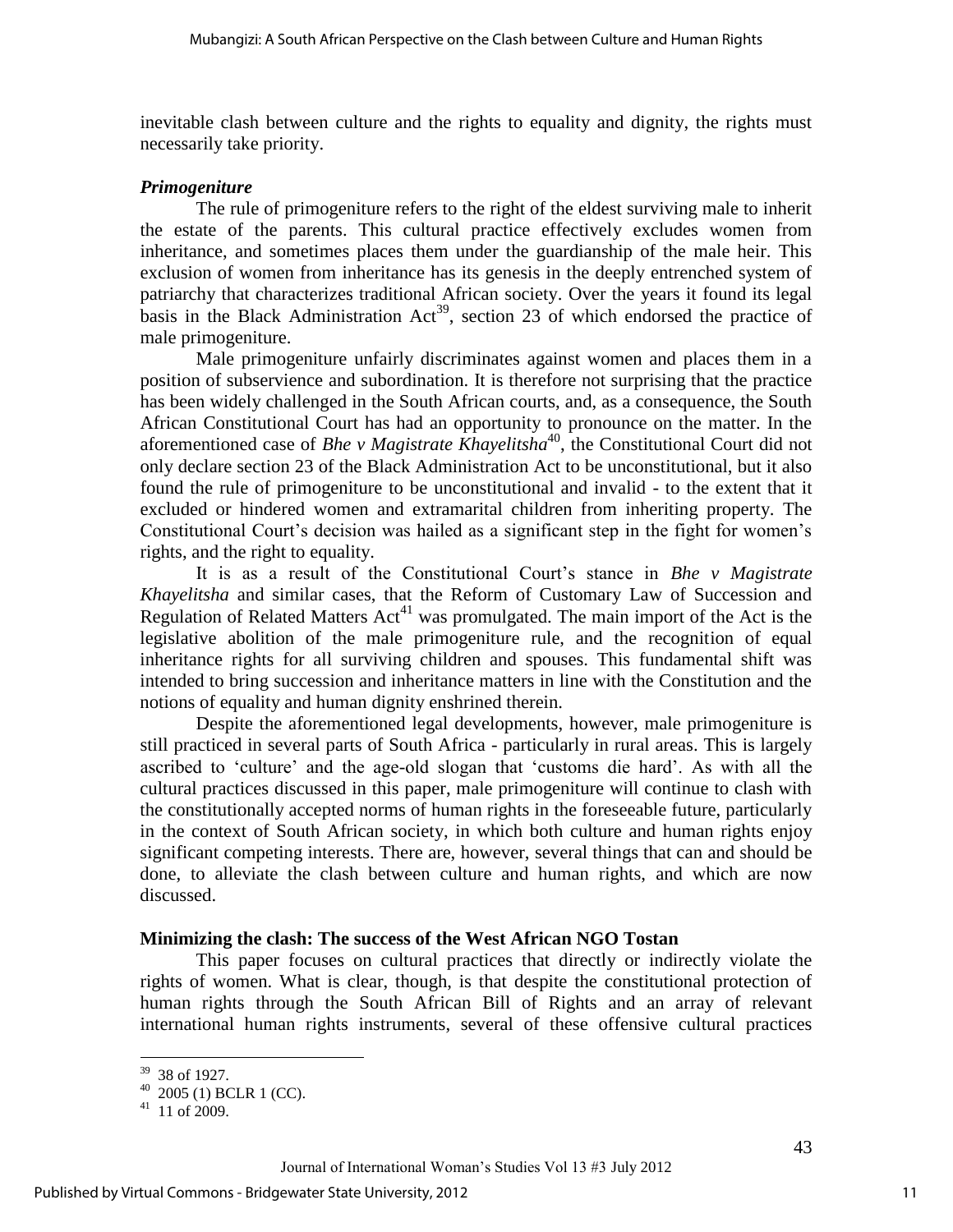continue to take place. This is because culture is so deeply entrenched in many traditional African communities, that any efforts to eradicate traditional customs and practices, through legislation, are limited. Given this seemingly intractable difficulty, the manner in which unpalatable cultural practices elsewhere in Africa have been dealt with, is worthy of consideration. Accordingly, the experience with one such practice – FGM – in certain African countries is now discussed.

 Outside of Africa and certain countries in the Middle East and Asia, FGM is considered to be a "harmful traditional practice" that ought to be prohibited (Finke, 2006: 14). Furthermore, in at least 16 African countries, measures banning the practice are evident in legislation and even in constitutions (Wakabi, 2007). At the second meeting of the African Union in Maputo (Mozambique), in July 2003, a protocol was added to the African Charter on Human and People"s Rights – The Protocol on the Rights of Women in Africa (Ibid). This protocol came into force in November 2005 and was intended to protect the rights of women. Amongst other things, it established a ban on FGM.

Over the past decade, many states where FGM is practiced have amended their criminal code and child protection law, and have developed regulations to prevent and eliminate the practice. It has been recognized, however, that the law is only one component of a multidisciplinary approach required to halt FGM (Cottingham and Kismodi, 2009). Involvement by civil society, government and other role-players is needed to change perceptions and attitudes about FGM, and where FGM has been abandoned, this has resulted from a process of social change - often through educational activities which have been widely applied to particular communities (Ibid).

Tostan is a West African NGO based in Senegal, which has had significant success with reducing FGM in the region. There is an enormous range in the incidence of FGM across West Africa, from 2.2 per cent in Niger to 94 per cent in Sierra Leone, and with 6.6 and a remarkable 88.1 per cent of the respondents in these two countries, respectively, believing the practice should continue (Sipsma et al., 2012). Sierra Leone"s high incidence relates to the dominance of the all female bondo secret society, which directs girls' rites of passage to adulthood, and with FGM being a requirement (Mgbako et al., 2010). Tostan"s success has not been through instructing communities to abandon FGM, but rather through educating them about democracy and human rights so that those concerned understand the dangers of FGM and then abandon it voluntarily (Wakabi, 2007). Tostan uses various techniques such as theatre, role-playing, and other hands-on methods to educate communities. As a result of this, members of the community are engaged and then reach a consensus themselves about how to deal with issues such as FGM.

Tostan's community-based human rights approach to dealing with FGM has been so successful, that WHO and UNICEF have named it as a model programme for battling to end the practice (Ibid). Tostan has a remarkable FGM abandonment success rate of 77 per cent (Lakhani, 2012). Furthermore, at least 5000 communities in five different countries have publicly announced their abandonment of FGM because of Tostan"s intervention (Kopper, 2010). Successful outcomes in The Gambia, for example, can be ascribed to Tostan"s holistic, respectful approach, based on human rights (Ibid). An "organized diffusion model", starting with a few villages and targeting every one of both genders is used, and as the word spreads, the message is spread to other villages (Irin Global report, 2009). In effect, an initial core group (the critical mass), recruits others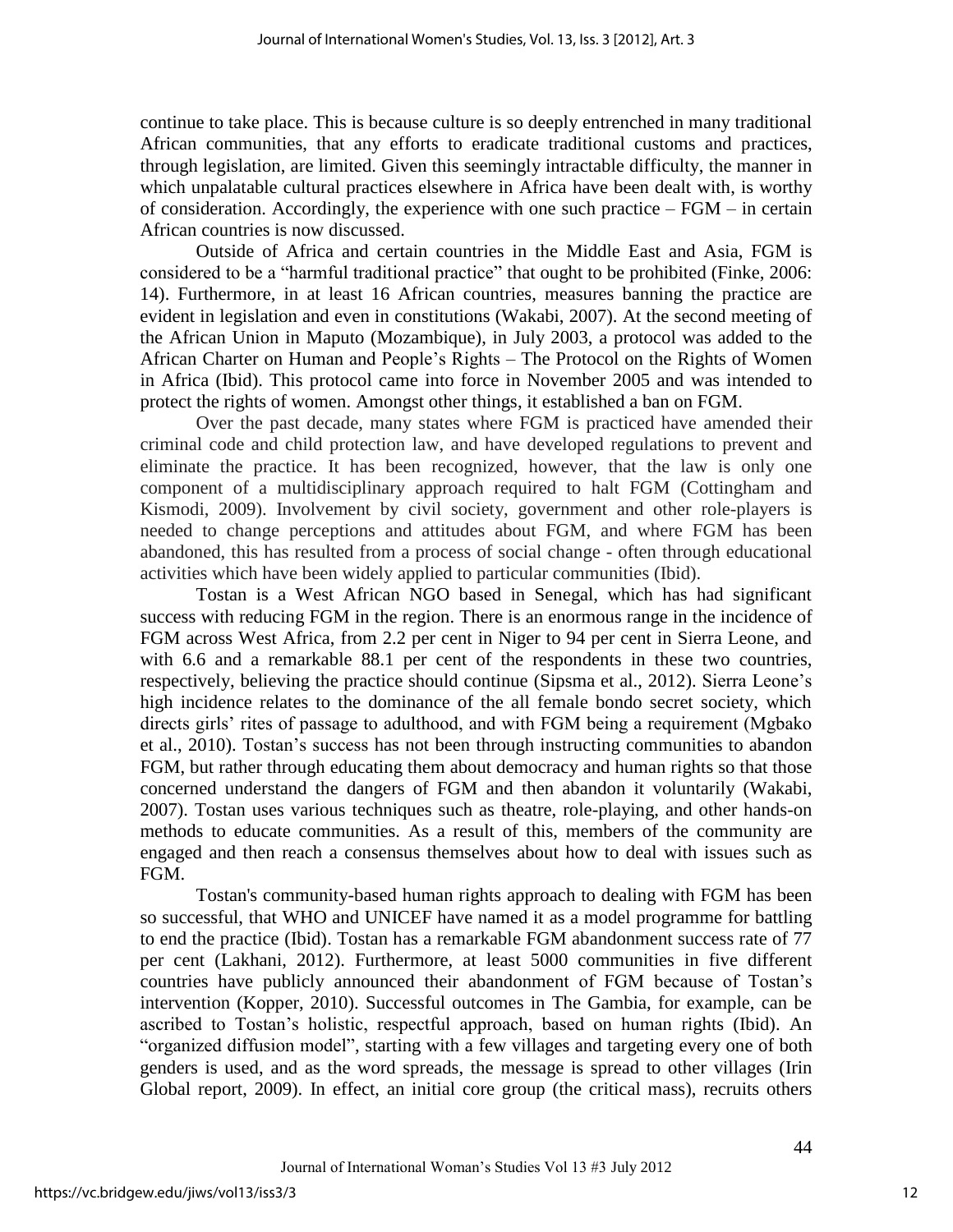through organized diffusion, until a large enough proportion of the community (the tipping point), is ready to abandon FGM; all this meaning that commitment of the communities concerned is essential to ensure abandonment of the practice (Mackie and LeJeune, 2009).

#### **Conclusion: the way forward in South Africa**

 It is clear from the example of the NGO Tostan, just discussed, that dealing with the clash between culture and human rights within specific contexts, requires a pragmatic, open-minded and multi-faceted approach, in order to attain a meaningful measure of success. There cannot be a complete reliance on legislative and constitutional measures, although such are still important. A good example of this outside South Africa, has been the ineffectiveness of legislation against FGM in Ghana (Ako and Akweongo, 2009). Furthermore, criminalizing the practices may merely push them underground or even encourage them - through attempts to "beat the deadline". Overcoming deeply entrenched beliefs requires that communities be supplied with credible new information about the feasibility and desirability of abandoning offensive practices, or adopting benign alternatives (Mackie and LeJeune, 2009). This could be termed a form of positive deviation. Reversing particular cultural practices is similar to reversing social conventions, and needs to be a carefully considered process that promotes human rights, while at the same time being respectful of the culture and values of particular communities (Ibid). Gruenbaum (2001) - with reference to FGM - considered that the viewpoints of outsiders about particular cultural practices are often simplistic and do not appreciate the diversity of cultural contexts, the complex and variable meanings of the practices concerned, and the differing and sometimes conflicting responses to change them.

It is clear that human rights education is pivotal in minimizing the clash between culture and human rights - but that it should be focused on particular cultural and community contexts. Human rights education can and does play an important role in building a culture of human rights in culturally diverse societies such as South Africa. The overall goal of human rights education has been stated to be "the establishment of a culture where human rights are understood, respected and promoted" (Ssenyonjo, 2007: 39-67, 65). Generally speaking, in South Africa, human rights education has been inadequate. There is still a significant need to educate the public, and to create a wider awareness of the Bill of Rights and the processes and mechanisms of its enforcement, if notable progress is to be made, and before more focused programmes can be designed and implemented.

 Human rights advocacy on gender issues is also critically important. In this regard, the role of non-state actors such as Tostan in West Africa, is crucial. The traditional human rights law paradigm, which focuses on the state, is typically inadequate for dealing with human rights abuses that take place in deep rural communities - where culture, tradition and custom are profoundly entrenched. Due to its unique history, South Africa is known to have numerous human rights NGOs, some of which focus on advocacy relating to women"s issues. These NGOs could be vehicles for continuing the debate and issues discussed in this paper, and for formulating possible solutions in consultation with particular communities. The Women"s Legal Centre (WLC) based in Cape Town is one example. It was started in order to advance the struggle for the equality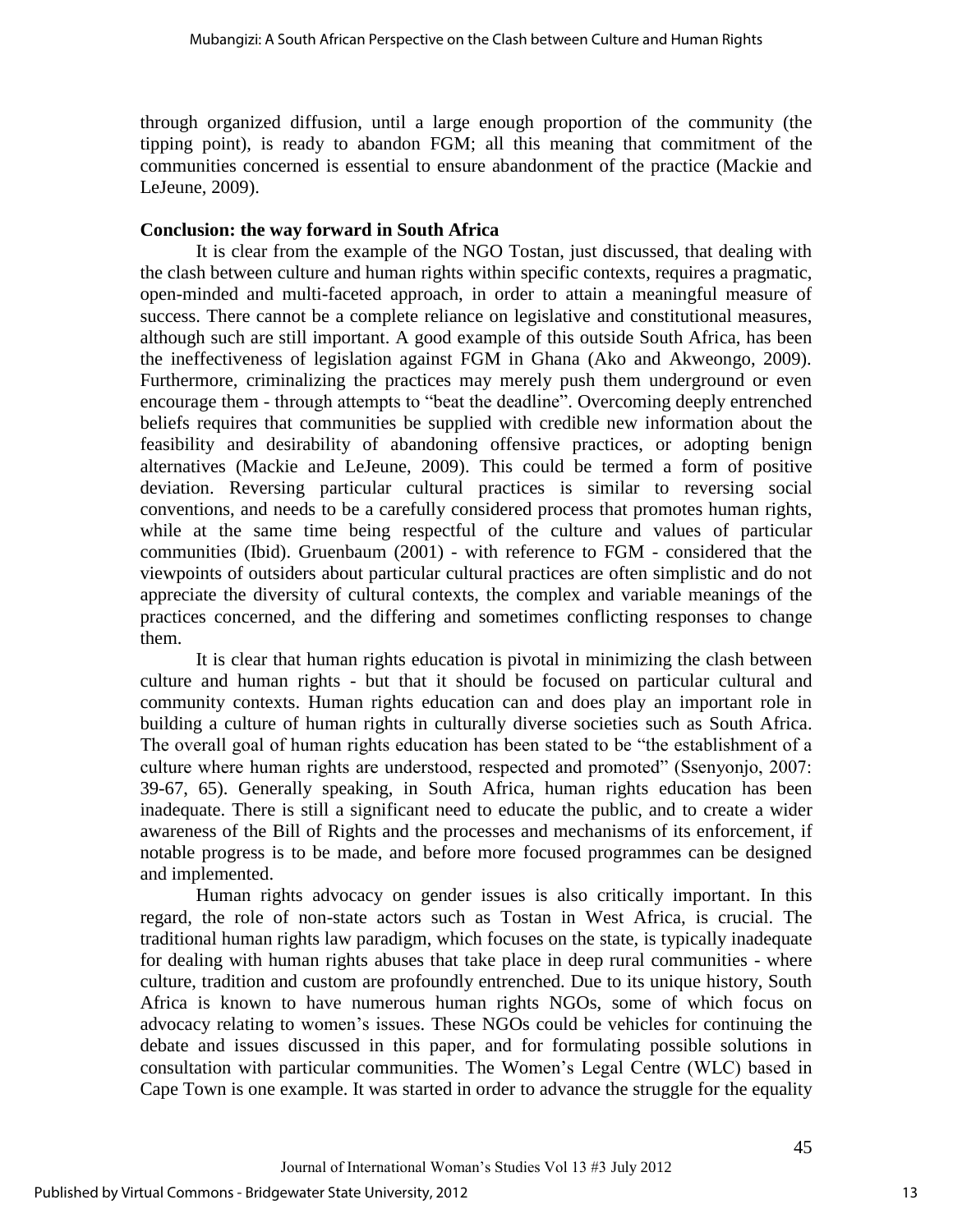of women, particularly Black women, and it seeks to fulfill this objective through the promotion of women"s human rights. Other women"s NGOs include the Rural Women"s Movement, the Women"s Lobby, Agenda, Masimanyane Women's Support Centre, Black Sash, Tshwarananga Legal Advocacy Centre, and the Gender Advocacy Programme. In addition to these, there are several women"s organizations attached to academic institutions. These include the Centre for Women"s Studies (University of South Africa), the Centre for Gender Studies (University of Venda), the Centre for Gender Studies (University of KwaZulu-Natal), and the Community Law Centre (University of the Western Cape). All these bodies could play an important advocacy role in addressing the violation of women"s rights that, as discussed in this paper, takes place under the guise of culture and tradition.

Mention was made earlier of the South African government's attempts at legislative intervention, through the promulgation of the Children's Act<sup>42</sup> - section 12 of which lists prohibited social, cultural and religious practices that are detrimental to a child"s health or well-being. Similarly, the Reform of Customary Law of Succession and Regulation of Related Matters  $Act^{43}$ , was promulgated to abolish the practice of male primogeniture and to recognize equal inheritance rights for all surviving children and spouses. However, these legislative measures are grossly inadequate. A more assertive legislative approach is required. Although the passing of laws does not necessarily guarantee equality between men and women, it would go a long way in signaling government's disapproval of the practices that entrench inequality. The laws would also provide a legal platform on which other interventions could be based and reinforced.

 Finally, developing customary law to ensure compatibility with the South African Constitution would markedly help to minimize the clash between culture and human rights. Most cultural practices that violate human rights usually take place in rural areas, where customary law is largely respected and applied. At the same time, it must be remembered that the South African Constitution envisages a system of legal dualism, by providing for the application of customary law in addition to common law. Whereas both common law and customary law are subject to the Bill of Rights, customary law is not sufficiently developed, as was clearly demonstrated in *Bhe v Magistrate Khayelitsha*, as was previously discussed. The question in fact, is whether the development of customary law should be undertaken by the courts or by the legislature. My view is that it should be done by both. The courts, which are in any case authorized by the Constitution to develop customary law<sup>44</sup>, may do so by striking down those aspects of customary law that offend human rights norms in the Bill of Rights. The legislature, on the other hand, may do so by passing legislation that reforms customary law, as was done by the enactment of the Reform of Customary Law of Succession and Regulation of Related Matters Act.<sup>45</sup> A reformed and developed customary law system, that is consistent with the South African Constitution, would be another important tool for protecting vulnerable people such as women, whose rights are routinely violated in the name of culture in South Africa.

14

 $42$  38 of 2005.

<sup>43</sup> 11 of 2009.

<sup>44</sup> Section 39(2) of the Constitution.

<sup>45</sup> 11 of 2009.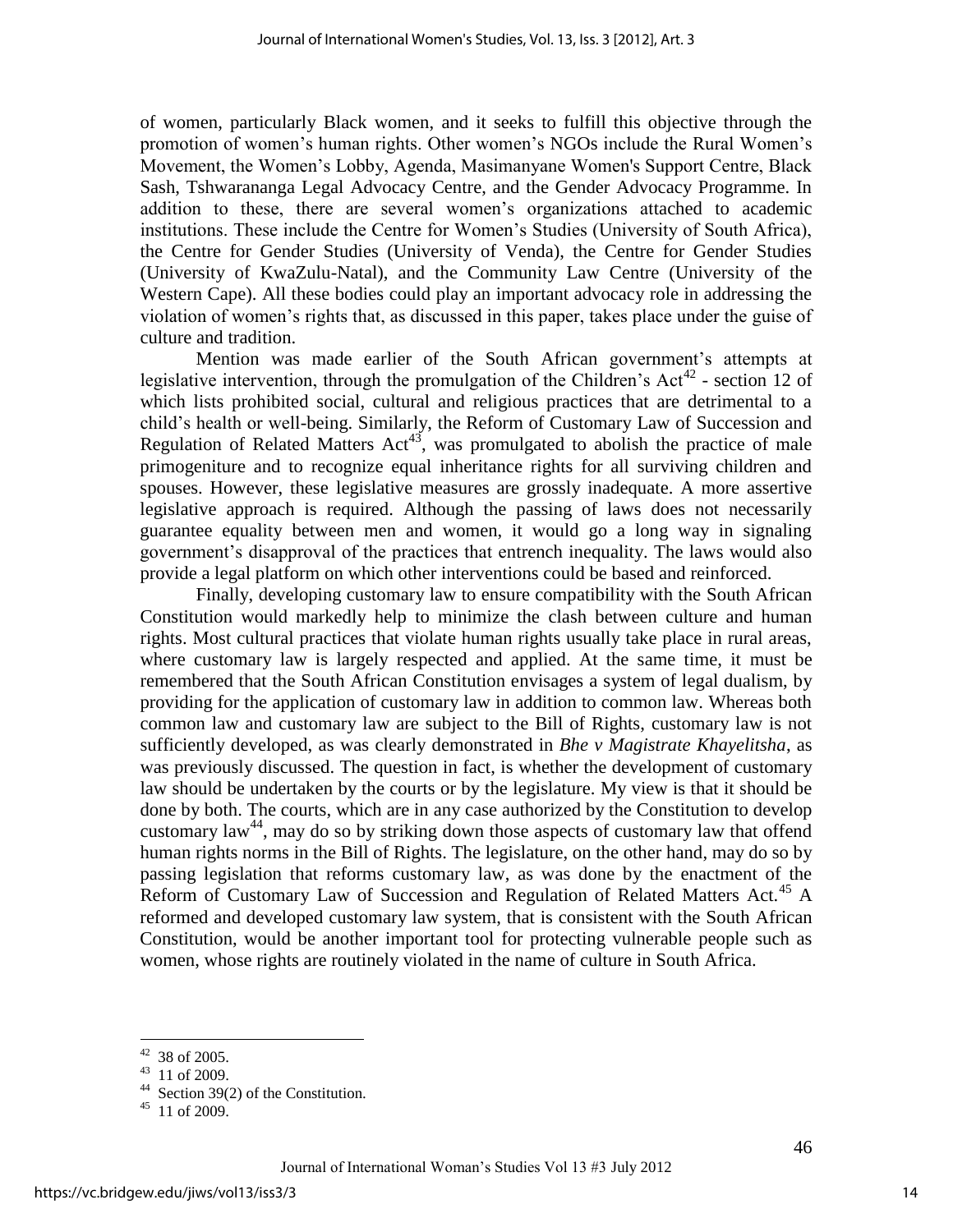#### **References**

- Ako, Matilda & Akweongo, Patricia. (2009). The limited effectiveness of legislation against female genital mutilation and the role of community beliefs in Upper East Region, Ghana. *Reproductive Health Matters,* 17 (34), 47-54.
- Copelon, Rhoda. (1995). Sexual and reproductive rights. In Liebenberg, Sandra (Ed.), *The Constitution of South Africa from a gender perspective*. Cape Town: Community Law Centre.
- Cottingham, Jane & Kismodi, Eszter. (2009). Protecting girls and women from harmful practices affecting their health: Are we making progress? *International Journal of Gynecology and Obstetrics*, 106, 128-131.
- Curren, Erika & Bountuys, Elsje. (2005). Customary law and domestic violence in rural South African Communities. *South African Journal on Human Rights*, 21 (4), 607- 635.
- Devenish, George. (1998). *A commentary on the South Africa Bill of Rights*. Durban: Butterworths.
- Finke, Emanuela. (2006). Genital mutilation as an expression of power structures: Ending FGM through education, empowerment of women and removal of taboos. *African Journal of Reproductive Health*, 10 (2), 13-17.
- George, Erika R. (2008). Virginity testing and South Africa"s HIV/AIDS crisis: Beyond rights universalism and cultural relativism toward health capabilities. *California Law Review*, 96, 1447-1517.
- Grant, Evadne. (2006). Human rights, cultural diversity and customary law in South Africa. *Journal of African Law*, 50 (1), 2-23.
- Gruenbaum, Ellen. (2001). *The female circumcision controversy*. Philadelphia: University of Pennsylvania Press.
- Irin Global report [UN Office for the Coordination of Humanitarian Affairs]. (2009). 'Gambia: Reaching the FGM/C tipping point'; Available from: [http://www.irinnews.org/Report/84895/GAMBIA-Reaching-the-FGM-C-tipping](http://www.irinnews.org/Report/84895/GAMBIA-Reaching-the-FGM-C-tipping-point)[point.](http://www.irinnews.org/Report/84895/GAMBIA-Reaching-the-FGM-C-tipping-point)
- Eppich, Keith. 'The Progress of "Culture"; Available from: [http://rhetoric.sdsu.edu/lore/1\\_3/progress\\_culture.htm.](http://rhetoric.sdsu.edu/lore/1_3/progress_culture.htm)
- Kaufman, Carol, de Wet, Thea & Stadler, Jonathan. (2001). Adolescent pregnancy and parenthood in Africa. *Studies in Family Planning*, 32 (2), 147-160.
- Kopper, Sarah. (2010). "Female genital cutting in The Gambia: A case study of Tostan". MPP Essay submitted to Oregon State University, in partial fulfilment of the requirements for the degree of Master of Public Policy. Available from: [http://www.mendeley.com/research/female-genital-cutting-gambia-case-study](http://www.mendeley.com/research/female-genital-cutting-gambia-case-study-tostan-1/)[tostan-1/.](http://www.mendeley.com/research/female-genital-cutting-gambia-case-study-tostan-1/)
- Koyana, D. S. (1980). *Customary law in a changing society*. Cape Town: Juta & Co.
- Koyana, D. S. & Bekker, J. C. (2007). The indomitable ukuthwala custom. *De Jure*, 40 (1), 139-144.
- Lakhani, Nina. (2012). 'Victory in sight for revolution over female genital mutilation'. *The Independent* (online). Available from: [http://www.independent.co.uk/news/world/politics/victory-in-sight-for-revolution](http://www.independent.co.uk/news/world/politics/victory-in-sight-for-revolution-over-female-genital-mutilation-6579560.html)[over-female-genital-mutilation-6579560.html.](http://www.independent.co.uk/news/world/politics/victory-in-sight-for-revolution-over-female-genital-mutilation-6579560.html)